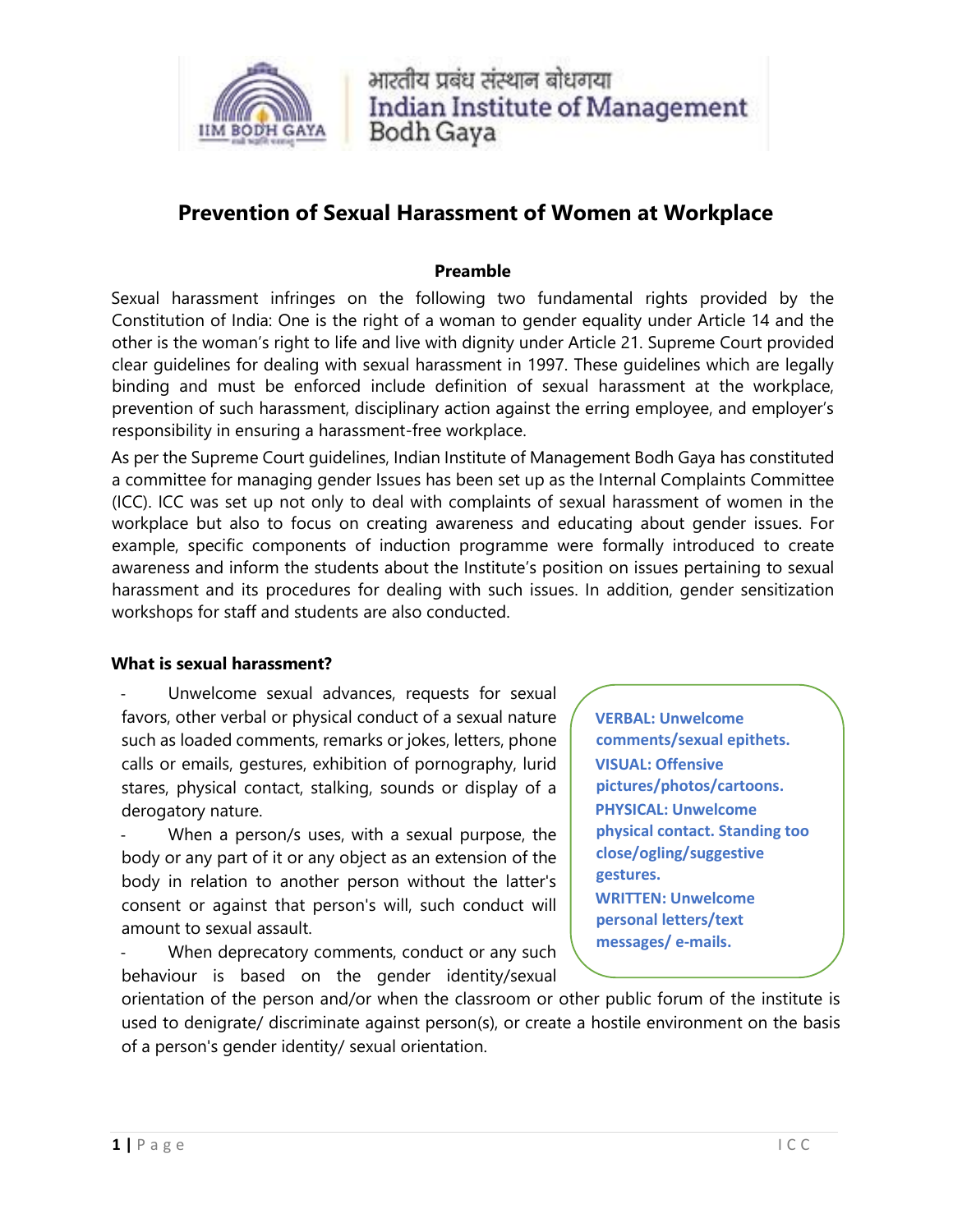

भारतीय प्रबंध संस्थान बोधगया **Indian Institute of Management** Bodh Gaya

When submission to such conduct is made either explicitly or implicitly a term or condition of teaching / guidance, employment, participation or evaluation of a person's engagement in institute's activities.

Such conduct has the purpose or effect of interfering with an individual's performance or of creating an intimidating, hostile or offensive environment.

| <b>Unwelcome</b>            | Welcome              |
|-----------------------------|----------------------|
| Feels bad                   | Feels good           |
| One-sided                   | Reciprocal           |
| Feels powerless             | In-control           |
| Power-based                 | Equality             |
| Unwanted                    | Wanted               |
| Demeaning                   | Appreciative         |
| Illegal                     | Legal                |
| Causes anger/sadness        | Happy                |
| Invading                    | Open                 |
| Causes negative self-esteem | Positive self-esteem |

# **Objectives of ICC:**

The objectives of the Internal Complaint Committee to Prevent Sexual Harassment of Women at the Workplace are as follows:

- To ensure the implementation of the policy in letter and spirit through proper reporting of the complaints and their follow-up procedures.
- To uphold the commitment of the Institute to provide an environment free of genderbased discrimination.
- To promote a social and psychological environment to raise awareness on sexual harassment in its various forms.
- To create a secure physical and social environment to deter any act of sexual harassment.
- To evolve a permanent mechanism for the prevention and redressal of sexual harassment cases and other acts of gender-based violence at the Institute. Role of Internal Committee

# **Scope of ICC:**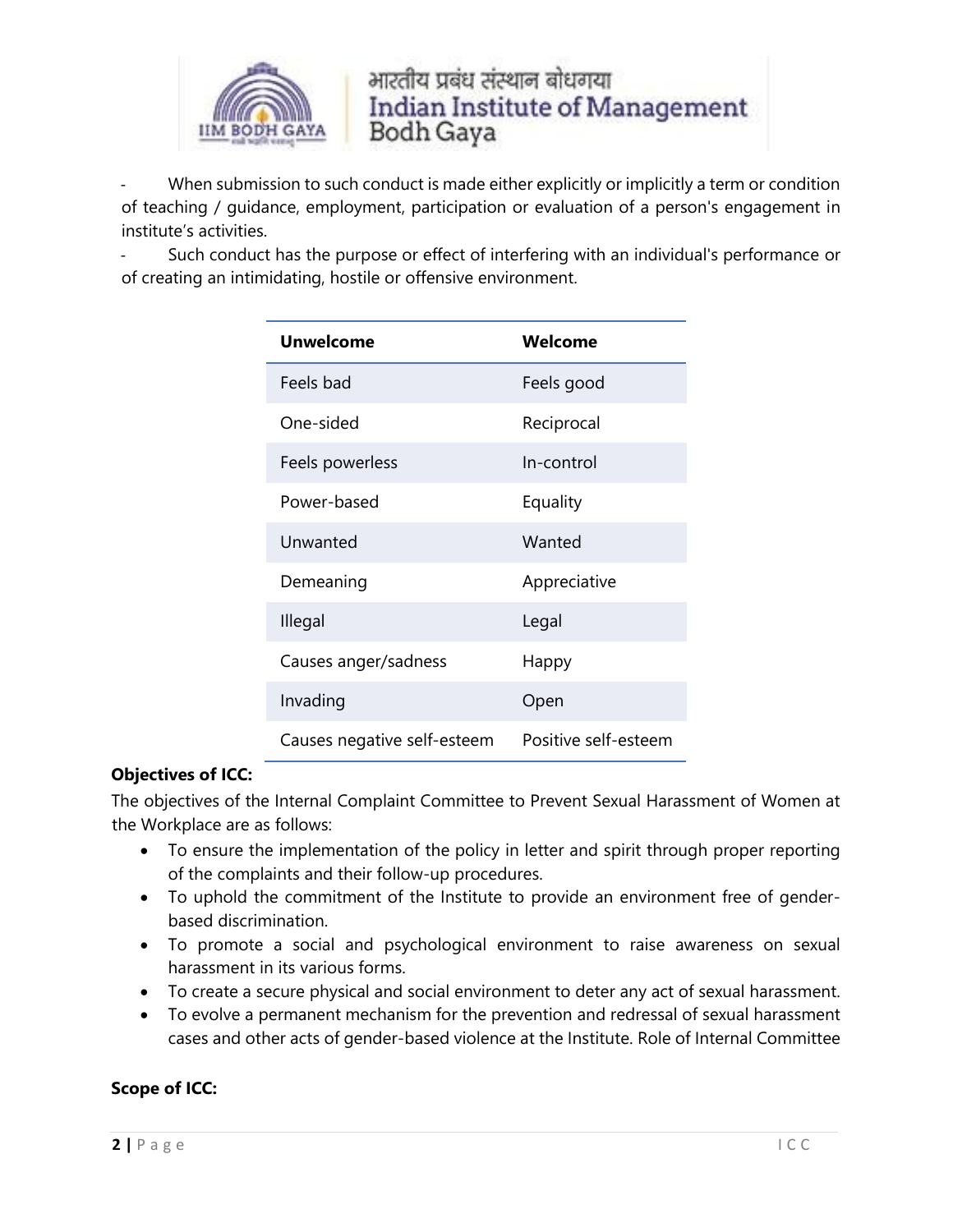

भारतीय प्रबंध संस्थान बोधगया **Indian Institute of Management** Bodh Gaya

The ICC's rules & regulations would apply to all members of IIM Bodh Gaya i.e., students, faculty and non-teaching staff actively discharging responsibilities on behalf of the instititute. They would also apply to service providers and outsiders who were on the premises of the institute at the time of incidence. Precisely, ICC is authorized:

- To take cognizance of complaints about sexual harassment:
- o By a member of IIM Bodh Gaya against any other member of IIM Bodh Gaya.
- o By a resident against a member of IIM Bodh Gaya or made by a member against a resident.
- o By an outsider against a member of IIM Bodh Gaya or by a member of IIM Bodh Gaya against an outsider.
- o Irrespective of whether sexual harassment is alleged to have taken place within or outside the campus.
- To conduct enquiries, provide aid and redressal to the victims, recommend action to be taken against the harasser, if necessary.
- To recommend arrangements for appropriate psychological, emotional and physical support (in the form of counselling, security and other assistance) to the victim if s/he so desires.
- To play a preventive role by making efforts to provide a congenial atmosphere at the institute by arranging periodic programmes and lectures, if required, on prevention of sexual harassment of women at the workplace.

# **Things to remember:**

- Behaviours that may qualify as sexual harassment can range from lewd remarks or gestures to persistent, unwanted sexual attention, to jokes of a sexual nature to stalking and sexual assault.
- To be considered as harassment, the behavior must be unwanted or unwelcome.
- Harassment is unlikely to stop until confronted. Many who engage in offensive conduct stop when asked to stop.
- Filing of a complaint WILL NOT affect your career/grades / academic status adversely.

# **Steps to take:**

- Communicate to the harasser that his conduct is offensive and unwelcome.
- Keep records of any verbal or written communication you have with the harasser.
- It is not necessary that you personally confront the harasser. If you are uncomfortable, seek help.

# **ICC Procedure:**

1. The aggrieved party may make, in writing, a complaint of sexual harassment to the ICC, within a period of three months from the date of incident and in case of a series of incidents, within a period of three months from the date of last incident. The complaint should include: